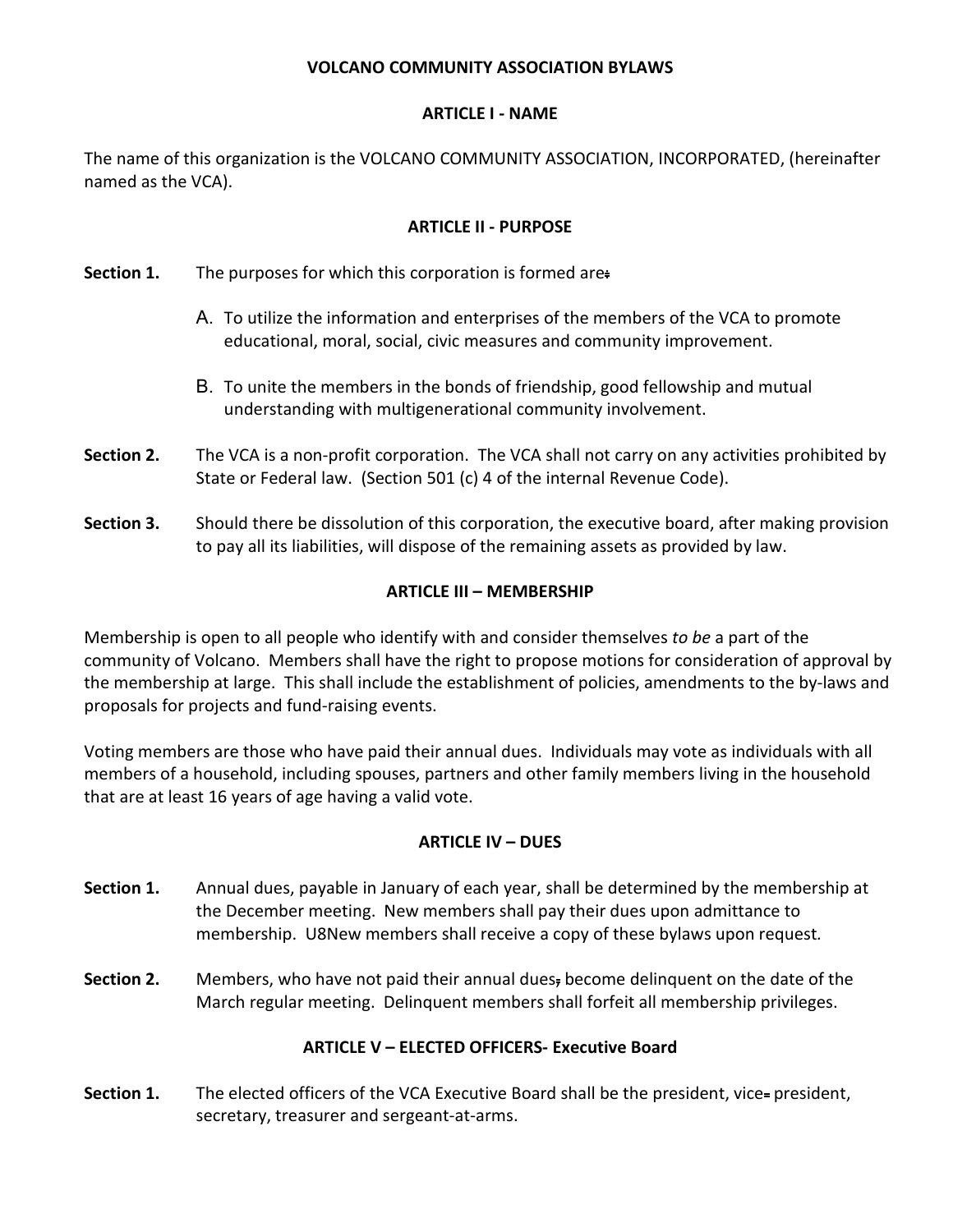#### **Section 2. Duties of elected officers:**

**A. President:** The president shall have executive supervision of all activities of the VCA within the scope of these bylaws and the VCA's Articles of Incorporation of 1952; shall preside at all meetings and shall appoint the members of all committees. The president shall be an ex-officio member of all committees except the nominating committee.

**B. Vice president:** The vice president shall act in an advisory capacity to the president and shall perform the duties of the president in the president's absence. In the event of resignation or incapacity of the president, the vice president shall become president for the unexpired term or period of incapacitation.

**C. Secretary:** The secretary shall record the minutes of all VCA meetings and shall receive and answer all correspondence pertaining to VCA business as directed by the president or the board and perform other duties as are appropriate to the office. The secretary shall call the meeting to order in the absence of the president and vice president and shall appoint a chairman pro tem. The secretary shall turn over to the succeeding secretary all minutes and other VCA records held by the secretary.

**D. Treasurer:** The treasurer shall receive all monies due the VCA; shall deposit all monies received in a reliable banking firm as designated by the membership. All monies so deposited shall be in the name of the Volcano Community Association, Incorporated. An itemized record of these transactions shall be maintained in a permanent file. The treasurer shall pay out money by bank check. The treasurer shall present an annual budget, as developed by the Finance Committee, for the approval of the membership at the January meeting of each year. Fixed expenses and other budgeted items approved previously by the VCA membership shall automatically be paid by the treasurer. All other bills shall be paid on approval of the membership*.* The treasurer shall be responsible for filing all Federal, State, and/or local tax returns, legal and any other required financial papers. The financial records of the VCA shall be audited annually and upon transfer from one treasurer to a successor. The outgoing treasurer shall turn over to the succeeding treasurer all financial books, records and papers held by the treasurer.

**E. Sergeant-at-arms:** Under the direction of the president, the sergeant-at-arms shall be responsible for maintaining order during all meetings, referring to Roberts Rules of Order, if necessary

# **Section 3. Term of Office:**

- A. The term of office for elected officers shall be two (2) year*s*.
- B. No officer shall be elected for more than two (2) consecutive terms in the same office. In the event there are no nominees for the election of an officer's position, the present officer in that position may serve another term with the approval of the members in attendance.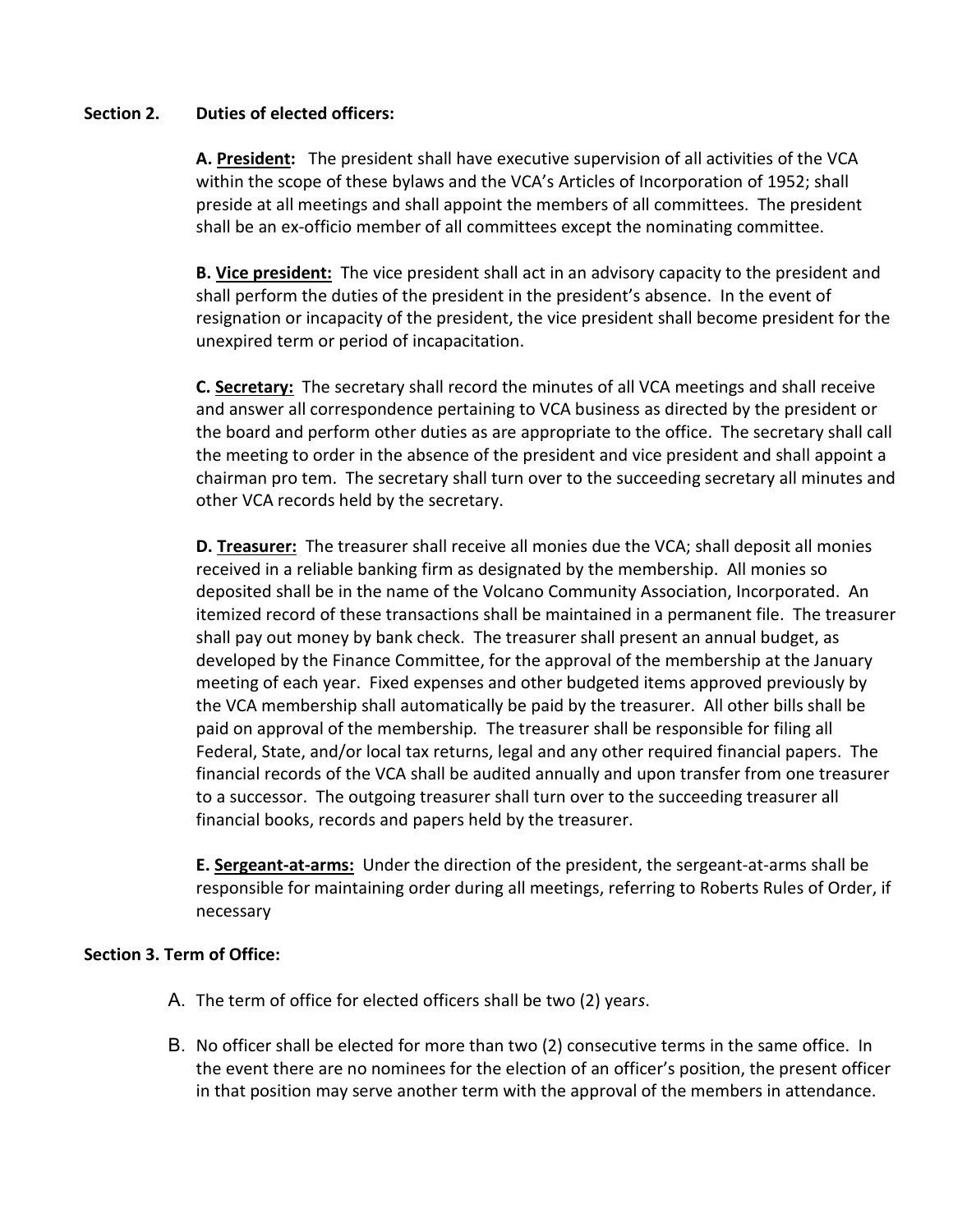C. Two officers, president and treasurer shall be elected in even-numbered years and three officers; vice president, secretary and sergeant-at-arms shall be elected in odd-numbered years.

#### **ARTICLE VI – EXECUTIVE BOARD**

- **Section 1.** The executive board shall be composed of the five (5) elected officers.
- **Section 2.** The board is vested with the authority to take action, including emergencies, and such action shall be brought up at the next regular meeting as a recommendation to the membership for their approval. This shall include the expenditure of VCA funds not to exceed five hundred dollars (\$500) for expenses deemed necessary.
- **Section 3.** It shall be the duty of the executive board to recommend a candidate to fill any vacated office, other than president, occurring during the year.
- **Section 4.** The outgoing executive board*,* under the direction of the treasurer, shall direct the Finance Committee to prepare a budget for the ensuing year, which shall be submitted for approval to the membership at the January meeting.
- **Section 5.** An officer's place on the executive board may be declared vacant if the officer
	- A. ceases to be a member in good standing or
	- B. Is absent from two consecutive regular business meetings without cause.
- **Section 6.** The treasurer and president shall be signatories on bank accounts. Only one signature is required on checks. The president will sign checks in the event the treasurer is absent or incapacitated.
- **Section 7.** All funds of the VCA shall be maintained in the General Fund of the VCA, with the exception of the Norcross Cemetery account, in which a minimum of \$1000 shall be held separately. The annual budget that is developed for approval in the January shall reflect the proposed expenditures for all events and activities of the VCA. The annual budget may be amended during the course of the year by proposals from the membership.

# **ARTICLE VII – COMMITTEES**

- **Section 1.** The standing committees shall be: Nominating, Finance, Sunshine, Scholarship and Youth Activities and Special Programs.
- **Section 2.** Duties of the standing committees:

**A. Nominating Committee**: This committee shall consist of three members not currently serving on the executive board. This committee will be nominated and approved by the membership present at the October meeting. It shall be the duty of this committee to nominate candidates for the offices to be filled at the next election. The candidates shall be presented at the November meeting.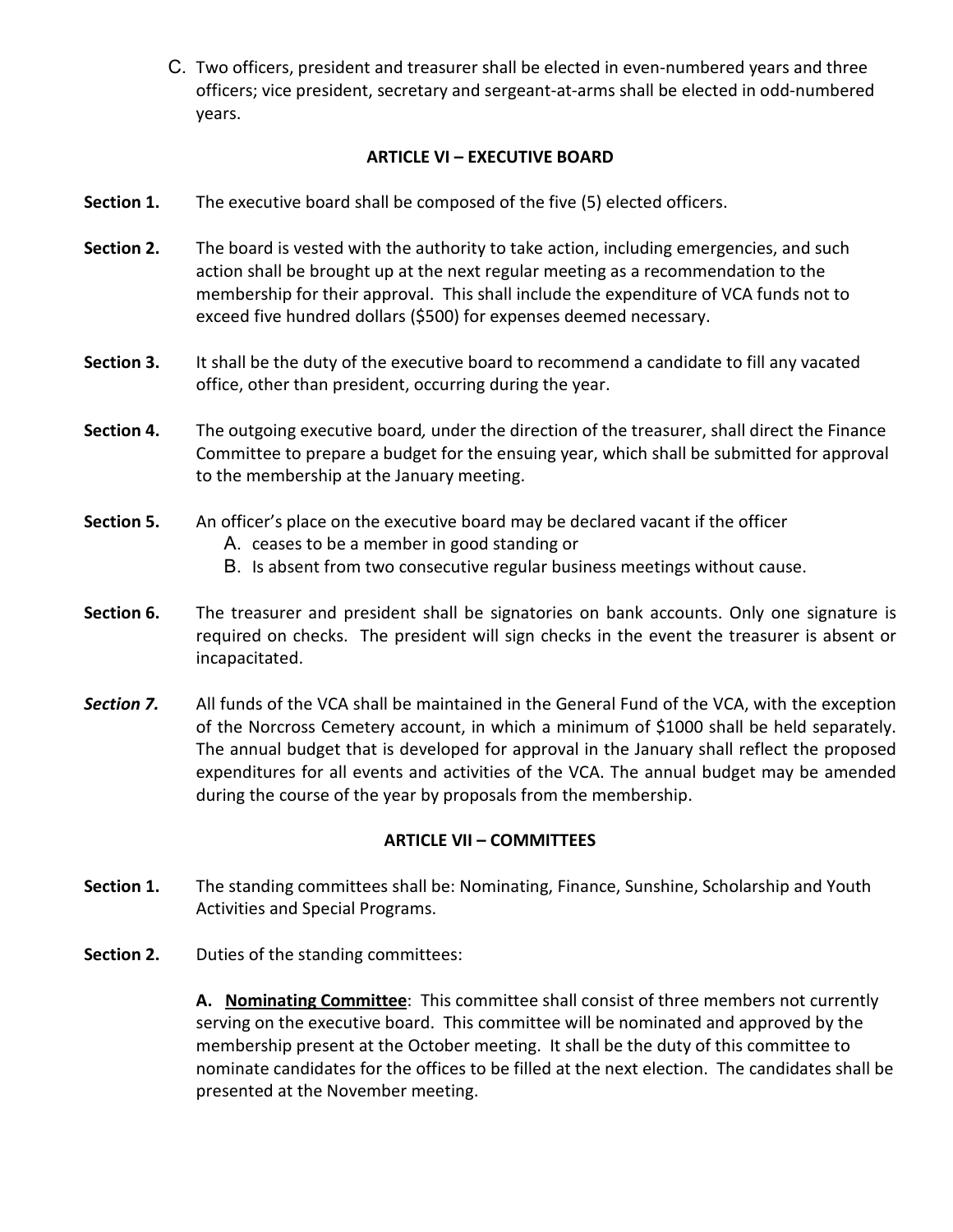**B. Finance Committee:** This committee consists of three (3) members, including the treasurer. This committee will be nominated and approved by the membership present at the October meeting. They will audit the financial records of the VCA, at the end of the fiscal year or at the succession of Treasurers. They may, periodically check bank statements to Treasurer's reports. The Finance Committee shall work with the Treasurer to develop an annual budget to be submitted to the membership in the January meeting.

**C. Sunshine:** This committee, of one or more members, shall be responsible for written contacts representing the VCA in the event of misfortune, good news, thank you notes, etc. This committee will be nominated and approved by the membership present at the October meeting.

**D. Scholarship and Youth Activities:** This committee consists of three (3) VCA members who are appointed by the membership annually. This committee will be nominated and approved by the membership present at the October meeting. The purpose of this committee is to review and promote youth activities that contribute to the purposes of the organization. The committee is also charged with recognizing these and the academic achievements of the youth of VCA members that have contributed to the community with their volunteer time. A committee member shall recuse themselves if their child is being considered for a scholarship during that fiscal year. The chair of this committee shall maintain a record of all youth volunteer hours and shall submit a report on those hours. The committee shall also evaluate candidates for scholarships using the documented volunteer hours worked by each candidate and submit the committee's recommendations to the membership for approval. The committee shall submit a budget to the membership in January of each calendar year that reflects the proposed scholarships to be awarded in the spring of that year.

**E. Special Programs:** These committees, of one or more members, shall be in charge of planning and implementing programs not in the routine VCA business. This committee will be nominated and approved by the membership present at the October meeting.Special events, potluck dinners, and fundraisers are seen as the areas of concern of these committees. Any event or program shall be submitted to the membership for approval and the event proponent shall present a proposal including a budget for the event. The proceeds of all events sponsored by the VCA shall be deposited into the General Fund of the VCA.

#### **ARTICLE VIII – MEETINGS**

- **Section 1.** The annual meeting regularly held in January will include the installation of newly elected officers, the appointment of standing committees and presentation of annual reports and budget.
- **Section 2.** Regular business meetings shall be held on the third Wednesday of each month*.*
- **Section 3.** A quorum for the purpose of conducting business at any meeting shall consist of a majority of the executive board.